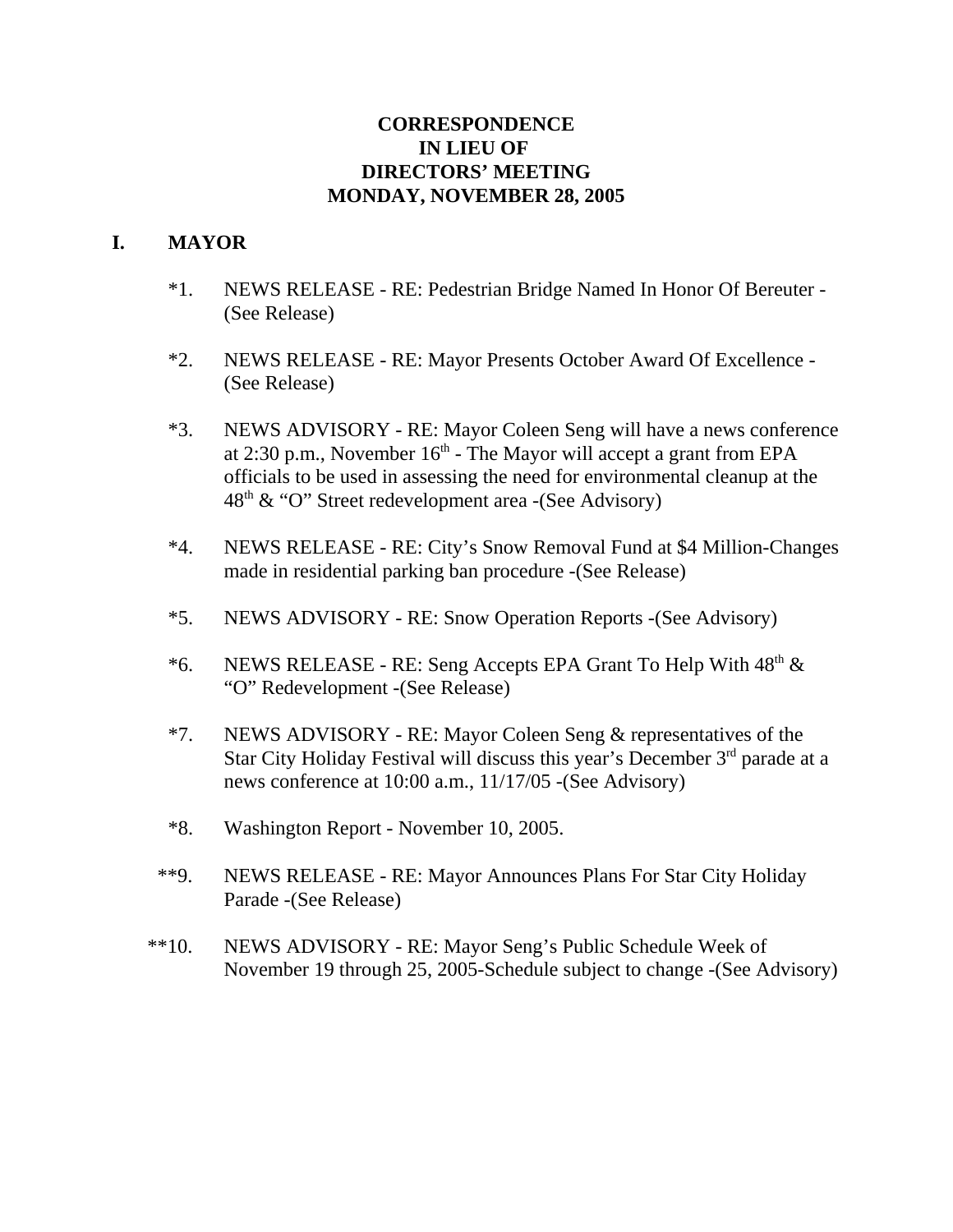- \*\*11. NEWS ADVISORY RE: Mayor Coleen Seng, City Parks and Rec Officials and Nebraska Game and Parks Commission Representative at a news conference - dedicating playground equipment at Mahoney Park at 9:30 a.m., 11/22/05 - (See Advisory)
- \*\*12. NEWS RELEASE RE: Mayor Dedicates New Mahoney Park Playground Area -(See Release)
- \*\*13. NEWS ADVISORY RE: Mayor Coleen Seng will be joined by officials from the City Public Works & Utilities Dept. at a ribbon-cutting ceremony at  $11:00$  a.m.,  $11/23/05$  - will mark the re-opening of  $84<sup>th</sup>$  Street to through traffic -(See Advisory)
- \*\*14. Response Letter from Mayor Coleen Seng to Sue Quambusch, Chair, Parks & Recreation Advisory Board - RE: Co-location of Facilities with New Schools -(See Letter)
- \*\*15. NEWS RELEASE RE: 84TH Street Is Open Four-lane arterial street now connects Hwy 6 & Hwy 2 - (See Release)
- \*\*16. NEWS RELEASE RE: Mayor Seng's Thanksgiving Message (See Release)
- \*\*17. NEWS ADVISORY RE: Mayor Seng's Public Schedule Week of November 26 through December 2, 2005-Schedule subject to change - (See Advisory)
- \*\*18. Washington Report November 18, 2005.

#### **II. DIRECTORS**

#### **COUNTY COMMISSIONERS**

\*\*1. Letter from the County Commissioners - RE: The 'K' Street Complex -(See Letter)

## **HEALTH**

 \*\*1. Physician Advisory from Bruce Dart - RE: Influenza Update - (See Advisory)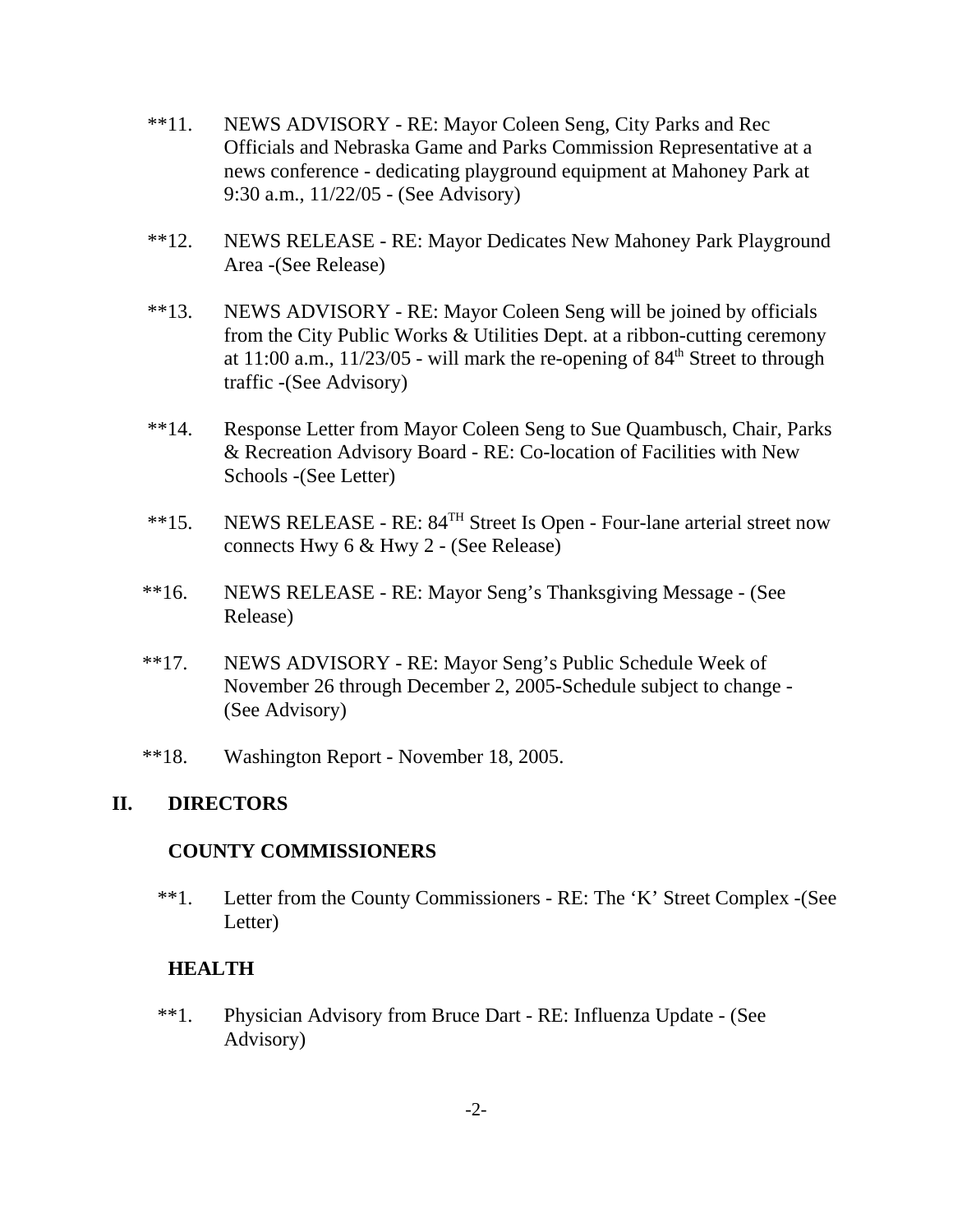# **PLANNING**

- \*1. E-Mail communication from Nebraska Association of Private Resources sent to Council Office by Jean Walker - RE: Zoning and Fair Housing - (Council received this E-Mail on 11/14/05)(See E-Mail)
- \*2. E-Mail from Dan Allison, President, Development Services of Nebraska Governing Board sent to Council Office by Jean Walker - RE: Reasonable accommodations for group homes -(See E-Mail)
- \*\*3. Memo from Marvin Krout RE: Large Retail Buildings and Neighborhood Centers - (See Memo)

# **PLANNING COMMISSION FINAL ACTION ....**

- \*1. Preliminary Plat No. 05016 Apple's Way (South  $66<sup>th</sup>$  Street and Highway 2) Resolution No. PC-00960.
- \*2. Special Permit No. 05049 (Southwest of the intersection of South 56<sup>th</sup> Street and N Street) Resolution No. PC-00963.
- \*3. Preliminary Plat No. 05014 Hamann Meadows (Northwest of South 76<sup>th</sup>) Street and Pioneers Blvd.) Resolution No. PC-00962.
- \*4. Special Permit No. 1583B (South  $17<sup>th</sup>$  & Garfield Streets Parking Lot) Resolution No. PC-00961.
- \*\*5. Preliminary Plat #05015-Harrison Heights Addition (91<sup>st</sup> & Leighton Avenue) Resolution No. PC-00964.

## **STARTRAN**

\*1. E-Mail Information from Scott Tharnish requested by Council Member Dan Marvin - RE: StarTran Ridership - (See E-Mail)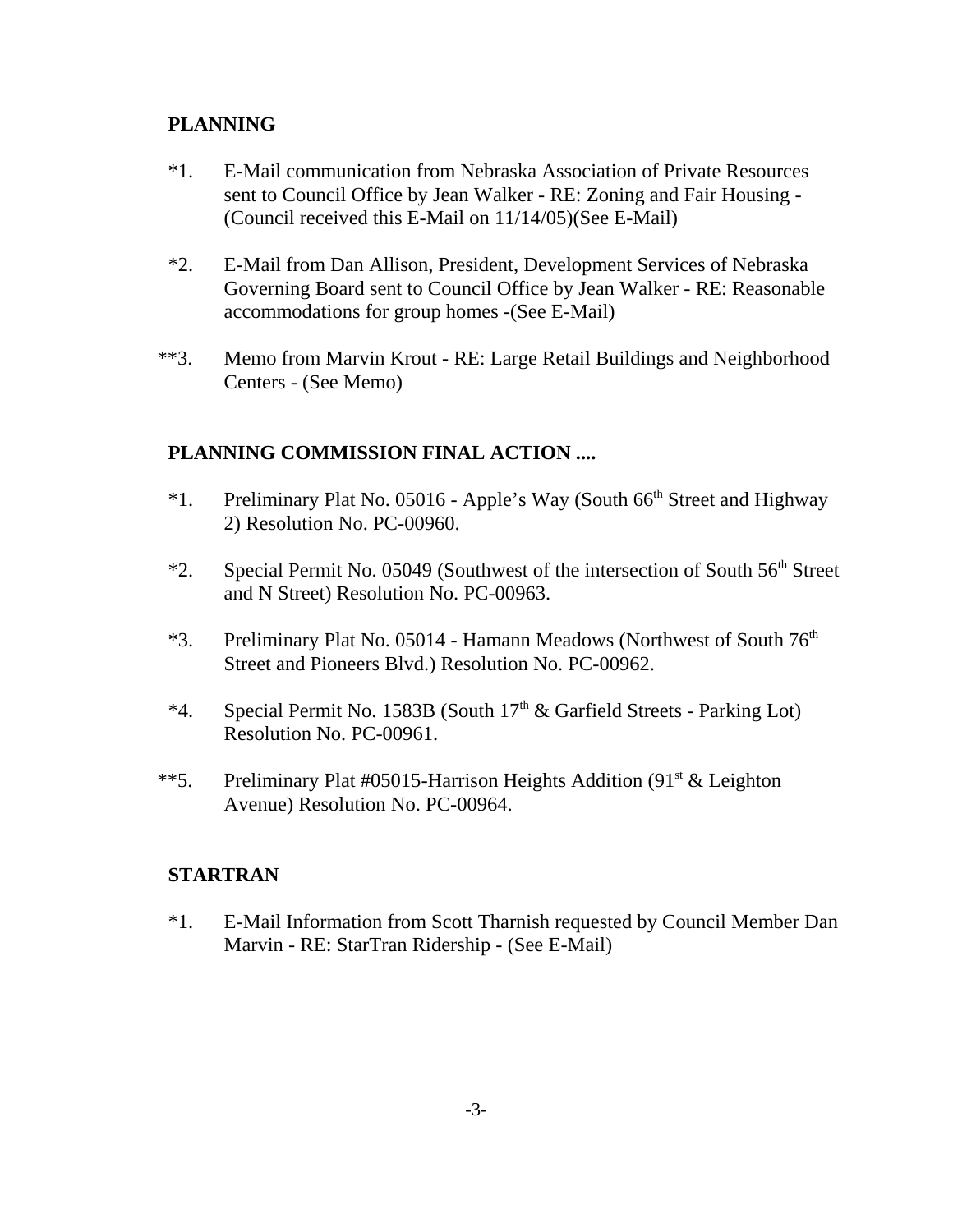### **WOMEN'S COMMISSION**

\*1. NEWS RELEASE - RE: Women's Commission Seeks Board Appointments - Lincoln/Lancaster Women's Commission has two vacancies on Advisory Board -(See Release)

# **III. CITY CLERK**

# **IV. COUNCIL**

## **A. COUNCIL REQUESTS/CORRESPONDENCE**

### **ROBIN ESCHLIMAN**

1. Request to Lynn Johnson, Parks & Recreation Director - RE: Center lanes being painted on bike trails (RFI#2 - 11/09/05)

### **PATTE NEWMAN**

1. Request to Marc Wullschleger & Wynn Hjermstad, Urban Development/ Marvin Krout & Ed Zimmer, Planning Department - RE: Triplets-serious concerns over the future of Whittier School (RFI#37 - 11/23/05)

## **V. MISCELLANEOUS** -

- \*1. Faxed MEDIA RELEASE from Lori Seibel, Executive Director, Community Health Endowment of Lincoln - RE: Medicare Part D Forums - Additional Medicare Forum Scheduled Due to High Demand -(See Release)
- \*2. E-Mail from Curt Thege RE: Wal-Mart -(See E-Mail)
- \*3. E-Mail from Rick Goodman RE: Prairie Home Development & Wal-Mart - (See E-Mail)
- \*4. E-Mail from Marilyn Tabor RE: Wal-Mart -(See E-Mail)